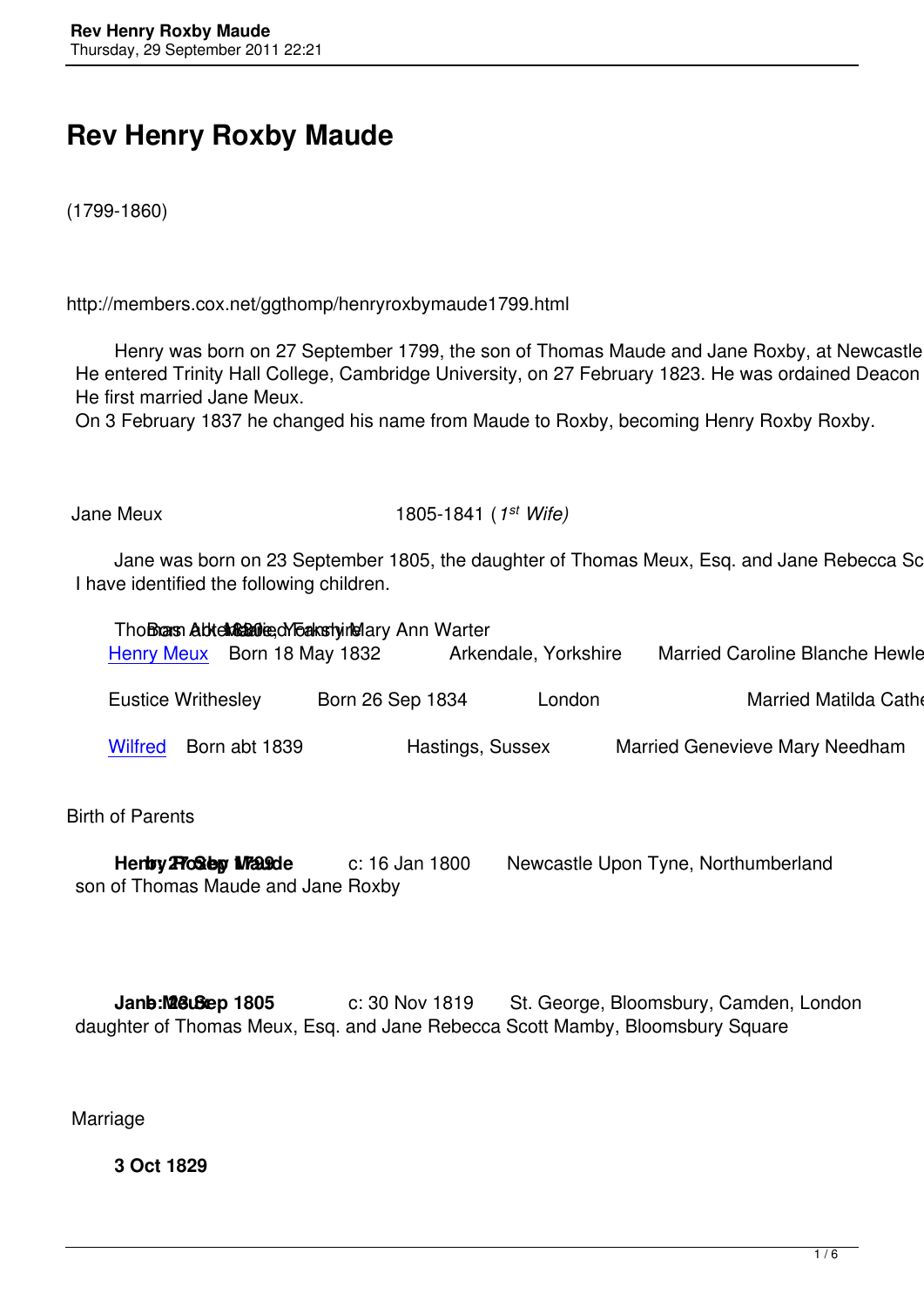## **Rev. Henry Roxby Maude Jane Meux**

Children

**Thomas Maceus b: 23 Feb 1831 Arkendale, Yorkshire**  son of Rev. Henry Roxby Maude and Jane Meux **Henry: MeutaMa662** c: 30 Jun 1832 Arkendale, Yorkshire son of Rev. Henry Roxby Maude and Jane Meux **Eustace Weithesley Maud c: 3 Dec 1834** St Olave Old Jewry, London son of Rev. Henry Roxby Maude and Jane Meux, 28 Bloomsbury Square

3 Feb 1837 - Surname changed from Maude to Roxby

**Wilfred RoxB99** Hastings, Sussex 1839 2Q Hastings 7 337 son of Rev. Henry Roxby Roxby and Jane Meux

Death

**Jane (Meters) Sepx1841, Age 37, Tunbridge Wells St Olave Jewry, London** Burial: 25 Sep 1841, Rector's Vault, Chancel

**Augusta Maria Lally** 1816-1898 (2<sup>nd</sup> Wife)

Augusta was born about 1816, the daughter of Edmund Lally and Ann Townend Moore, at Kirkby Wha [I have identified the following children.](johnmoore.html#husb2) 

|              | Edmund Lally Born 20th dangied & Georgina Susanna Leycester |        |  |  |
|--------------|-------------------------------------------------------------|--------|--|--|
| Carus Wilson | Born 26 Dec 1845                                            | London |  |  |
| Herbert      | <b>Born 9 Feb 1848</b>                                      | London |  |  |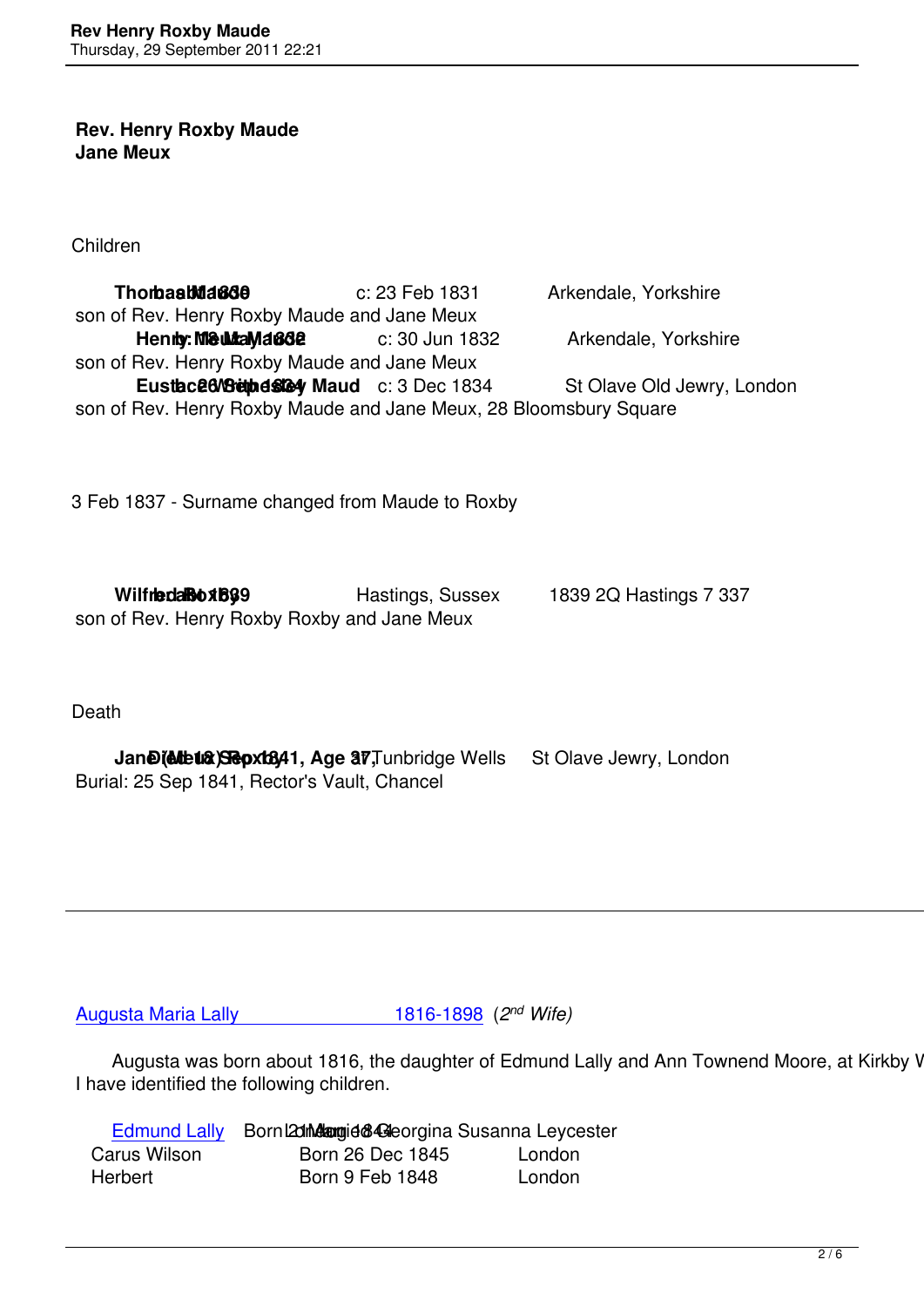Birth of New Wife

**Augusta Maria Lally** c: 11 Aug 1816 Kirkby Wharf daughter of Edmund Lally and Ann Townend Moore

Marriage

 **11 Oct 1843 Rev. Henry Roxby Roxby Augusta Maria Lally** Knaresborough, Yorkshire 1843 4Q Knaresborough 23 323 Rector of St. Olave, Old Jewry

Children

**Edmund Lally Rest by** c: 22 Sep 1844 St. Olave, Jewry, London son of Rev. Henry Roxby Roxby and Augusta Maria Lally, 20 Connaught Square **Carbs 26 iBeen Re45by** c: 23 Apr 1846 St. Olave, Jewry, London son of Rev. Henry Roxby Roxby and Augusta Maria Lally, 20 Connaught Square **Herbett Rebxb848** c: 15 Mar 1848 St. Olave, Jewry, London son of Rev. Henry Roxby Roxby and Augusta Maria Lally, 20 Connaught Square

**1851 Census** HO107-1576-528-3 **31 March 1851 Clapham, Surrey**

 Clapham Rise Henry Roxby Roxby Augusta Maria (Wife) Thomas M. Eustace W. Edmund L. Carens W. **Herbert**  Ann Lally (Visitor) Frances H. Moore (Visitor) Plus 46 Servants Age 34 Age 20 Age 16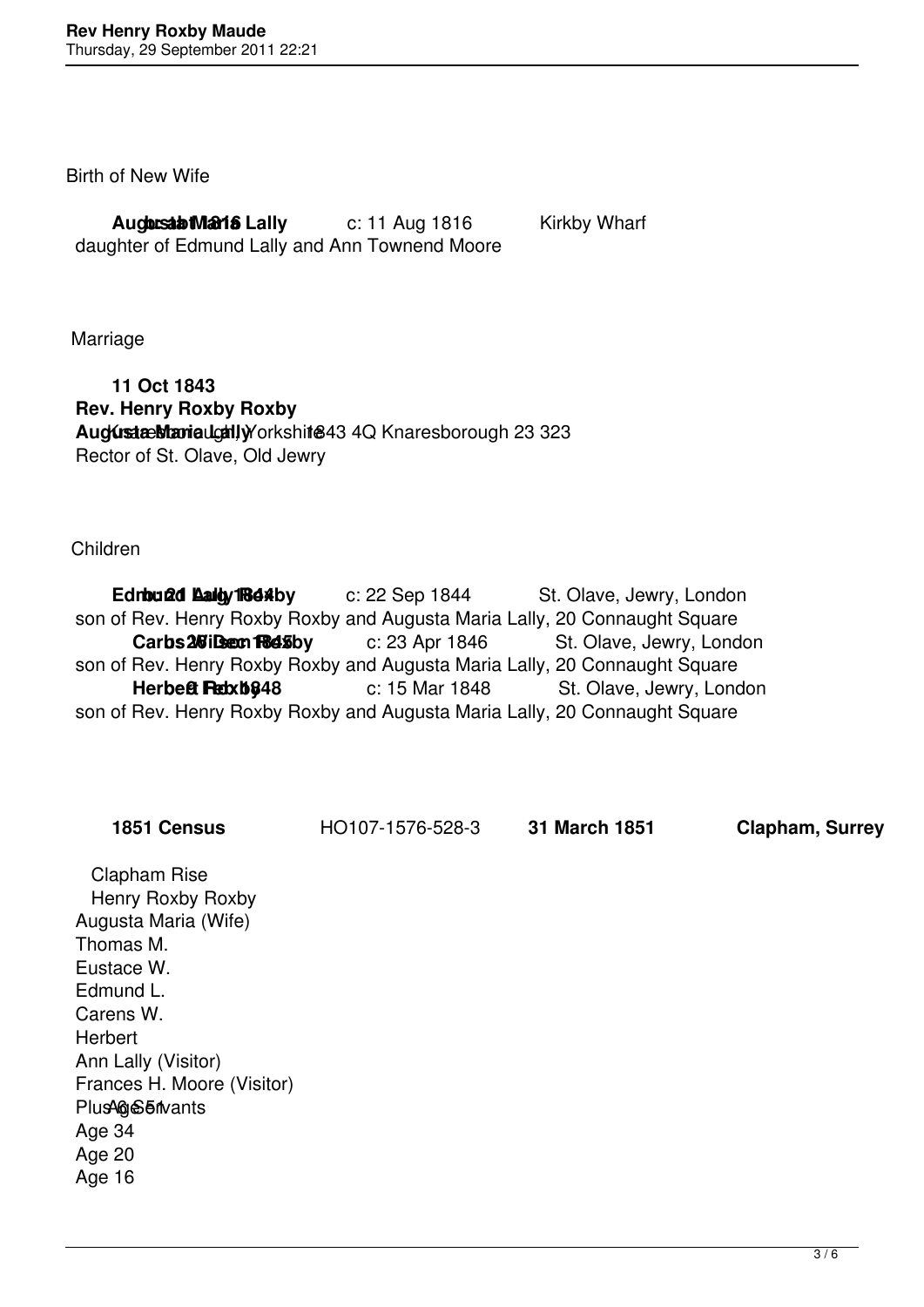Age 6 Age 5 Age 3 Age 27 Age ear of St. Olave's Student at House Student at House Scholar at House Scholar at House Landholder AnnNewcastle Grimston Park Farnham **Bloomsbury**  Camberwell **Camberwell Camberwell**  York CaNtonthumberland Yorkshire Yorkshire Middlesex Middlesex Middlesex Middlesex Yorkshire Yo<sub>fks</sub>Siee 1799 abt 1816 28 Nov 1830 abt 1834 21 Aug 1844 abt 1845 abt 1848 abt 1823 abt 1802

Death

**Rev. Died rightarby 880 x Age 60 apham Rise 1860 1Q Wandsworth 1d 312** Burial: 21 Jan 1860, Norwood Cemetery, Norwood Road, Lambeth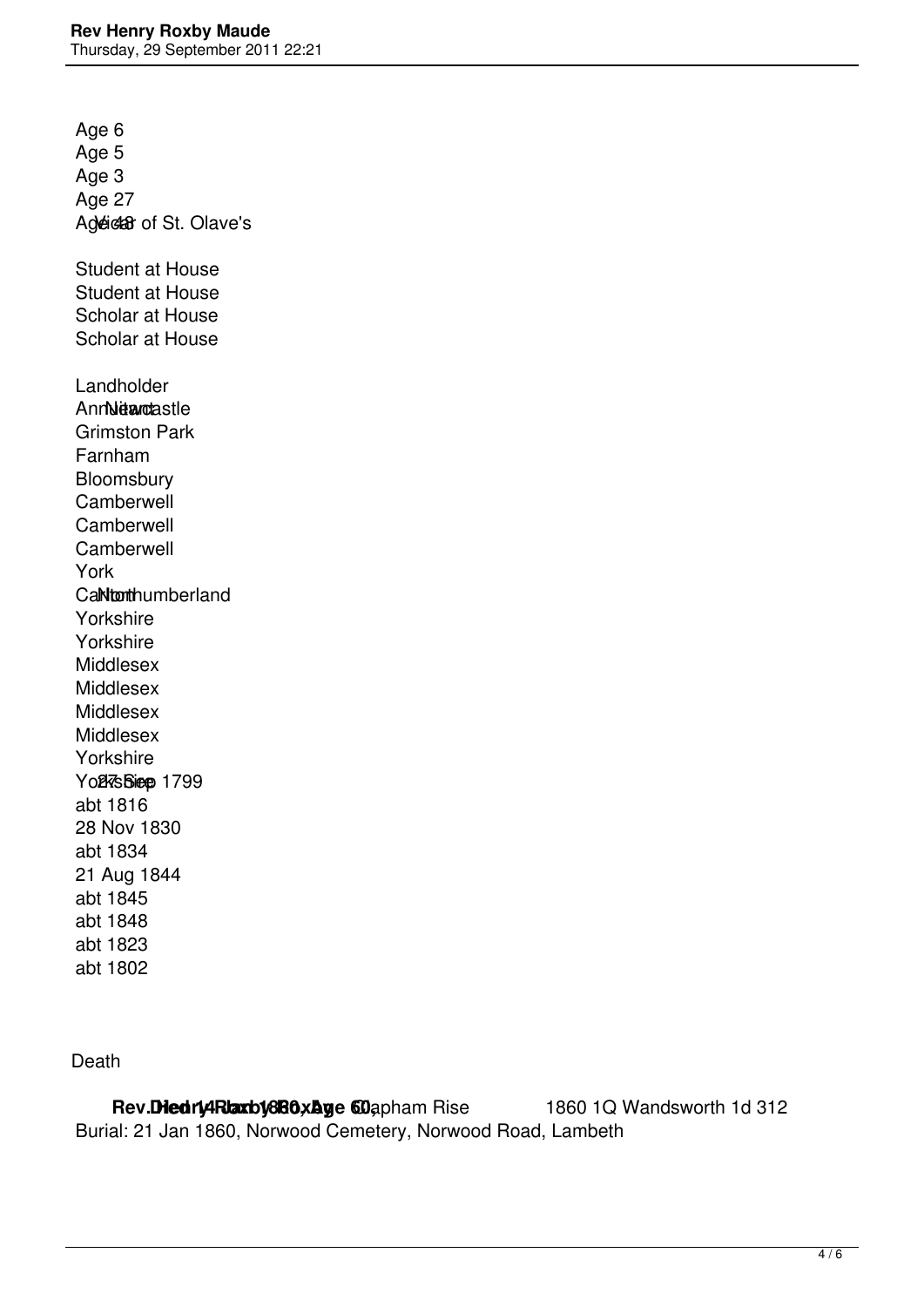The Times, Wednesday, Jan 18, 1860 **DEATHS**

On Saturday, the 14th in Rise yat Heisry e Bioteton, e at the Rise of E. Rev. Roxby Roxby Roxby Roxby Roxby, L

| 1871 Census                                                                                                                                                                                                                                                                                     | <b>RG10-7</b> | 3 April 1871 | Paddington, London |
|-------------------------------------------------------------------------------------------------------------------------------------------------------------------------------------------------------------------------------------------------------------------------------------------------|---------------|--------------|--------------------|
| 32 Westbourn Park<br>Edward J. Speck<br>Anna K. (Wife)<br>Anna M.<br>Augusta M. Roxby (Sister)(W)<br>PlusAg&ervants<br>Age 56<br>Age 10<br>Agele <sub>st</sub> yckerDamewell<br>Kirkby<br>Paddington<br>Kirklewon<br>Yorkshire<br>Middlesex<br>Youkashing 3<br>abt 1814<br>abt 1860<br>abt 1816 |               |              |                    |
| 1881 Census                                                                                                                                                                                                                                                                                     | RG11-636      | 4 April 1881 | Clapham, London    |
| 10 North Road<br>Augusta M. Roxby (Widow)<br>Carus W. (Son)<br>Plus Ag8664 ants<br>Age 35<br><b>Artigirimston</b><br>Paddinkgtore<br>Middles8*6<br>abt 1845                                                                                                                                     |               |              |                    |